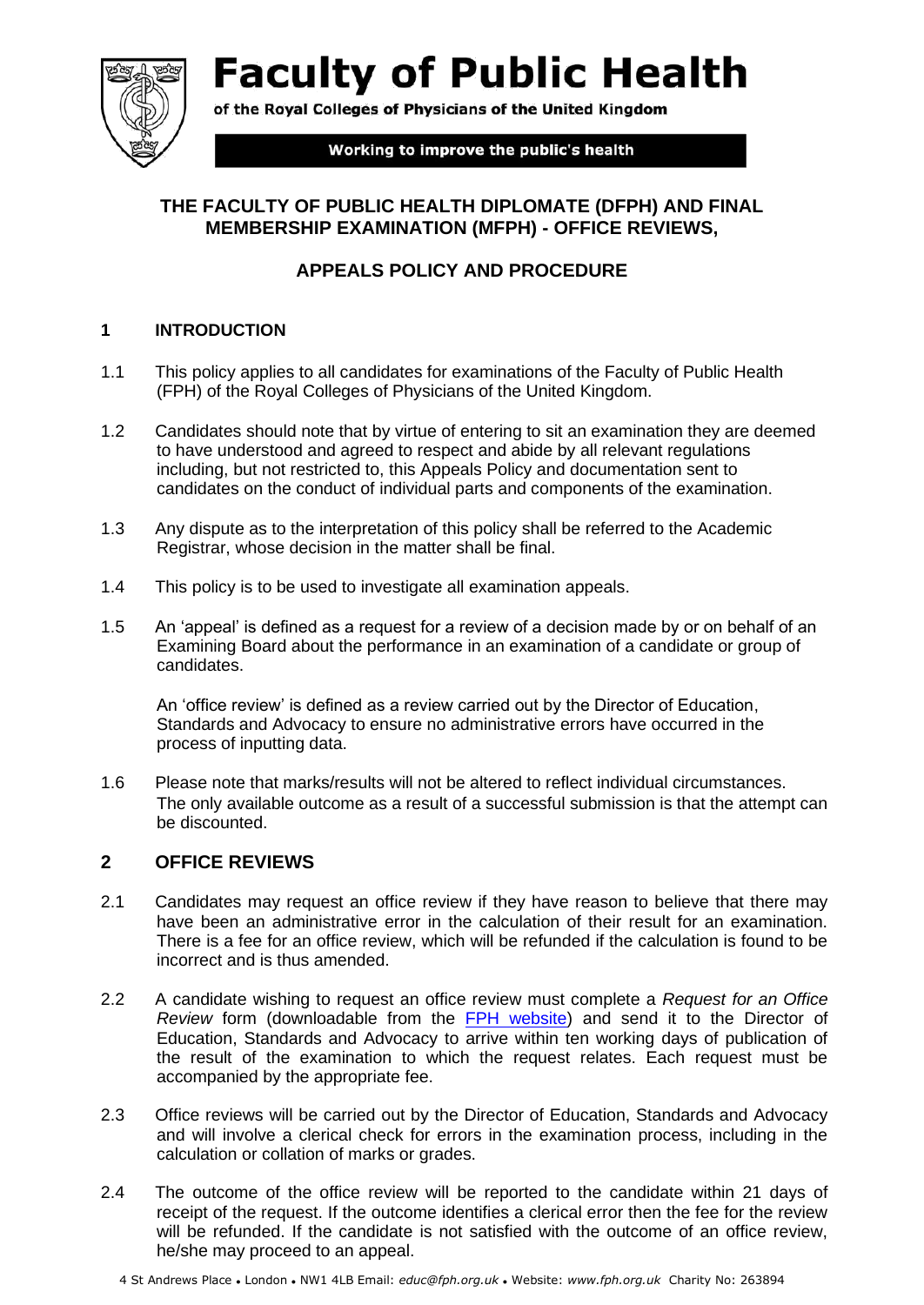#### **The process of an office review**

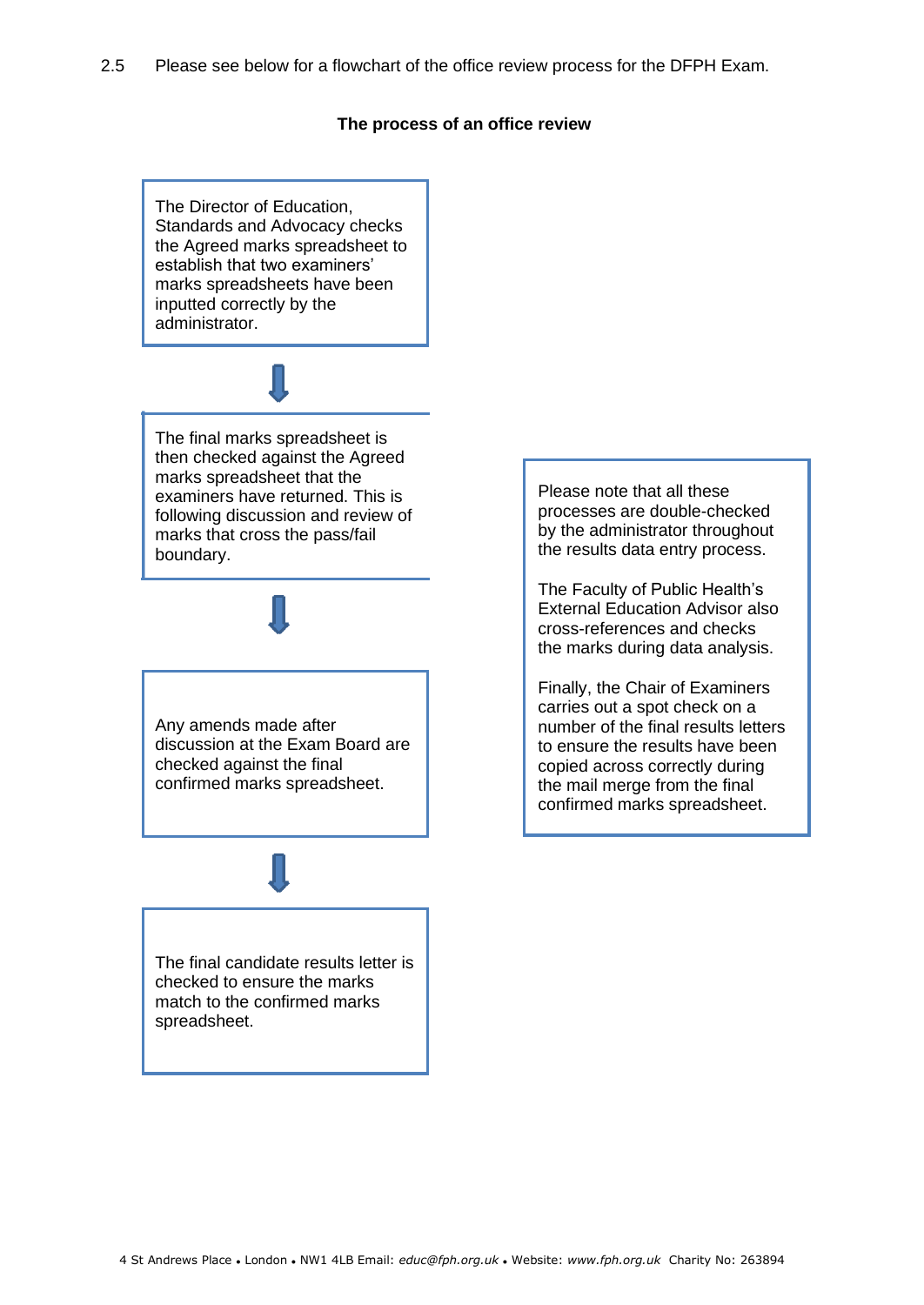#### **3 GROUNDS FOR APPEAL**

3.1 A candidate who has attempted either the DFPH or MFPH examination may appeal, in certain circumstances, against the result when:

> There is clear evidence of procedural irregularity in the conduct or content of the Examination (including administrative error) which has adversely affected a candidate's performance.

There were exceptional circumstances, such as illness or other extenuating circumstance (for which clear documentary evidence must be provided), which adversely affected a candidate's performance in the examination. Candidates are advised to submit details of any such circumstances as soon as possible (ie. within three working days) of the examination and not wait until they receive their results. *(Candidates should note that there is a right of withdrawal from any examination due to exceptional circumstances, and candidates appealing on the grounds stated must provide a valid reason explaining why they were not able to do this.) More details about extenuating circumstances can be found [here.](https://www.fph.org.uk/training-careers/part-a-b-exams/part-a-exam/apply-for-the-part-a-exam/timetable-and-fees/)*

- 3.2 FPH intends to deal with extenuating circumstances fairly and consistently. Candidates are provided with an [extenuating circumstances form](https://www.fph.org.uk/training-careers/part-a-b-exams/part-a-exam/apply-for-the-part-a-exam/timetable-and-fees/)[. C](http://www.fph.org.uk/exams/timetable_fees.asp#circumstances))andidates are advised that it is their responsibility to submit details of any extenuating circumstances to the FPH Education and Professional Standards department (address below) in writing before taking the examination or immediately (within three working days) afterwards. Failure to do so will be noted should an appeal be submitted.
- 3.3 Appeals will not be accepted on the grounds that a candidate:

Considers his or her efforts were under-marked.

Did not understand or was unaware of the Examination

Regulations. Seeks to question professional or academic judgment.

- 3.4 All candidates should note that this policy does not facilitate the changing of any result or pass/fail decision, *unless* it has been determined that there was an error in the results as originally communicated to the candidate. Examiners cannot accurately or numerically determine the effects of any procedural irregularity or extenuating circumstance on a candidate's performance, and so will not revise a candidate's result *even* if an appeal is upheld and the likely effects of the circumstances on a candidate's performance are judged to be severe. Instead Examiners may expunge the attempt from a candidate's record or offer some other remedy. The only circumstances in which a change in result will be given is if a calculation error has occurred.
- 3.5 Any expression of a specific concern about the provision or quality of a service by FPH, including issues such as staff conduct, disputes about the regulations, other procedures or the application thereof is defined as a 'complaint' and as such will not be considered under this policy (but may instead be handled in accordance with the FPH Complaints Procedures).
- 3.6 It is recognised that on occasion it may be initially unclear whether a case constitutes an appeal or a complaint, hence FPH reserves the right to reclassify appeals to complaints or vice-versa at any stage in proceedings, in consultation with the person(s) appealing or complaining. Such reclassification will always be done so that the matter can be considered in the most appropriate and fair way, and candidates will not be required to resubmit their cases following any reclassification.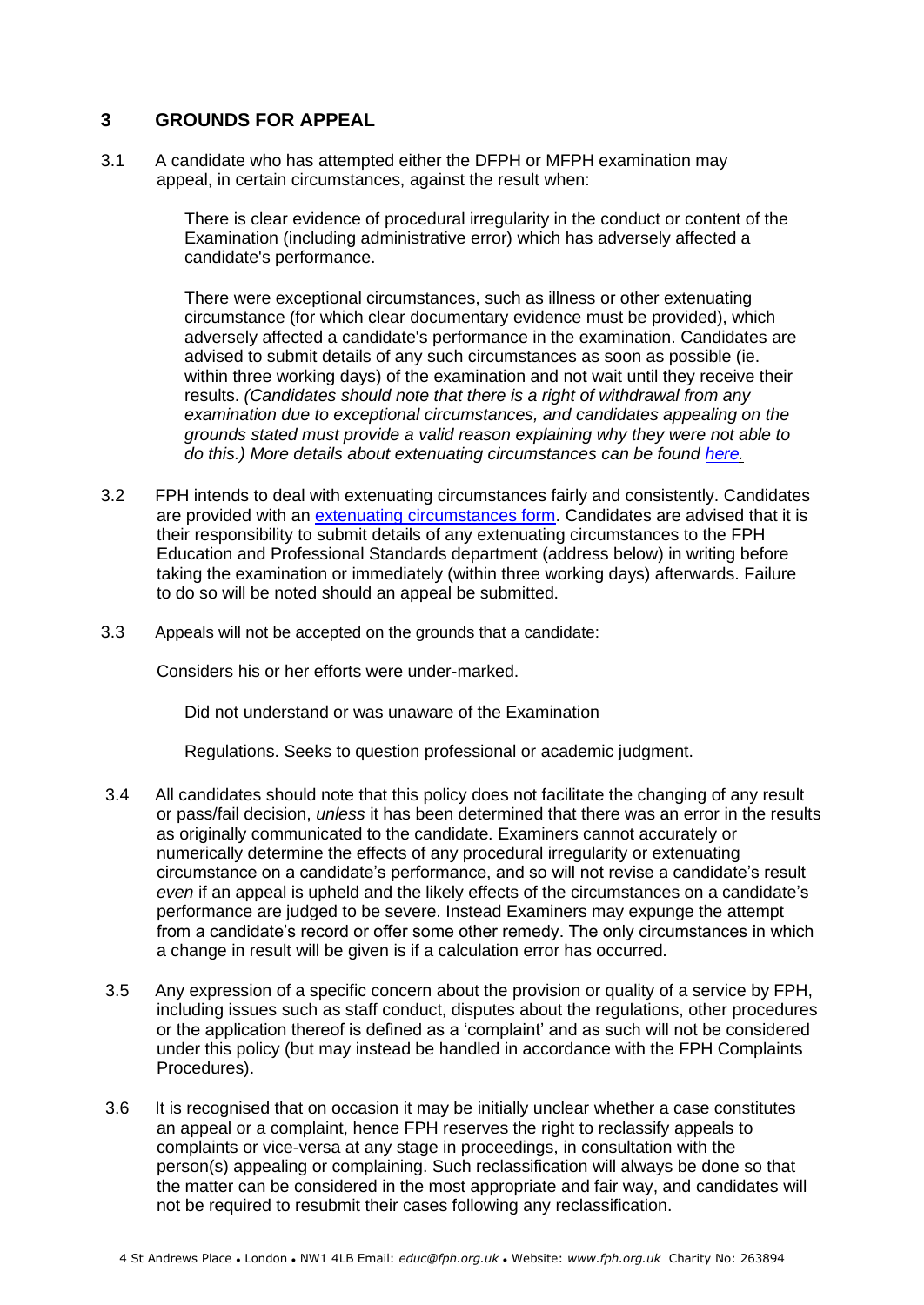## **4 PRELIMINARY PROCEDURE**

- 4.1 Any appeal shall be made in writing, together with the required fee, to the Director of Education, Standards and Advocacy to arrive within one calendar month of the date of dispatch of the results ("the time limit"), or within 14 days of the result of an office review, and include supporting documentary evidence.
- 4.2 Any appeal submitted after this period must include an explanation and evidence (such as medical certification) as to why it could not be submitted sooner, and will only be accepted at the sole discretion of the FPH Director of Education, Standards and Advocacy.
- 4.3 On receipt of an appeal the FPH Director of Education, Standards and Advocacy will investigate and collate all relevant information, before referring it to the Chair of the Board of Examiners of the relevant Examination for initial consideration. The Chair may discuss the case or direct the FPH Director of Education, Standards and Advocacy to undertake further investigations, as he/she deems necessary.
- 4.4 If it is considered by the Chair and the FPH Director of Education, Standards and Advocacy that there is no *prima facie* case, i.e. that the appeal request is outside the permitted grounds, frivolous or unsubstantiated, the candidate will be notified of this and informed that the appeal will not be heard and that the appeals procedure is at an end. If it is considered vexatious or malicious, or that the appellant has used false information, the appeal procedure will also be at an end but in this instance the appellant may be liable for action under the FPH Examinations Misconduct Policy. This will stand irrespective of the appeal outcome.
- *4.5* If it is considered by the Chair and the FPH Director of Education, Standards and Advocacy that there is a *prima facie* case in support of the appeal, he/she may:
	- 4.5.1 arrange for an immediate remedy to be offered to the candidate;
	- 4.5.2 refer the appeal to the FPH Academic Registrar.
- 4.6 The decision of the Chair and FPH Director of Education, Standards and Advocacy will be communicated to the appellant within 10 working days of receipt of the appeal. In some cases, extra time may be needed to undertake further investigations, in which case the appellant will be informed within 10 working days of the receipt of the appeal.
- 4.7 If the candidate is not satisfied with the outcome of any appeal considered under paragraph 4.5.1, they must contact the FPH Director of Education, Standards and Advocacy within 10 working days of being notified of it to request that their case be reconsidered by an MFPH Appeals Panel. All such requests will be reviewed by the FPH Academic Registrar, who will determine whether sufficient evidence remains for consideration by an Appeals Panel, following the decision of the Chair and FPH Director of Education, Standards and Advocacy.

# **5 MFPH APPEALS PANEL**

- 5.1 An MFPH Appeals Panel shall be convened at the discretion of the FPH Academic Registrar, and established by the FPH Director of Education, Standards and Advocacy.
- 5.2 The Panel will meet as soon as practicable ("the hearing"), within a reasonable time after the date on which the appeal was received, and constituted with one member from each of the following categories, or their nominee, provided that none have previously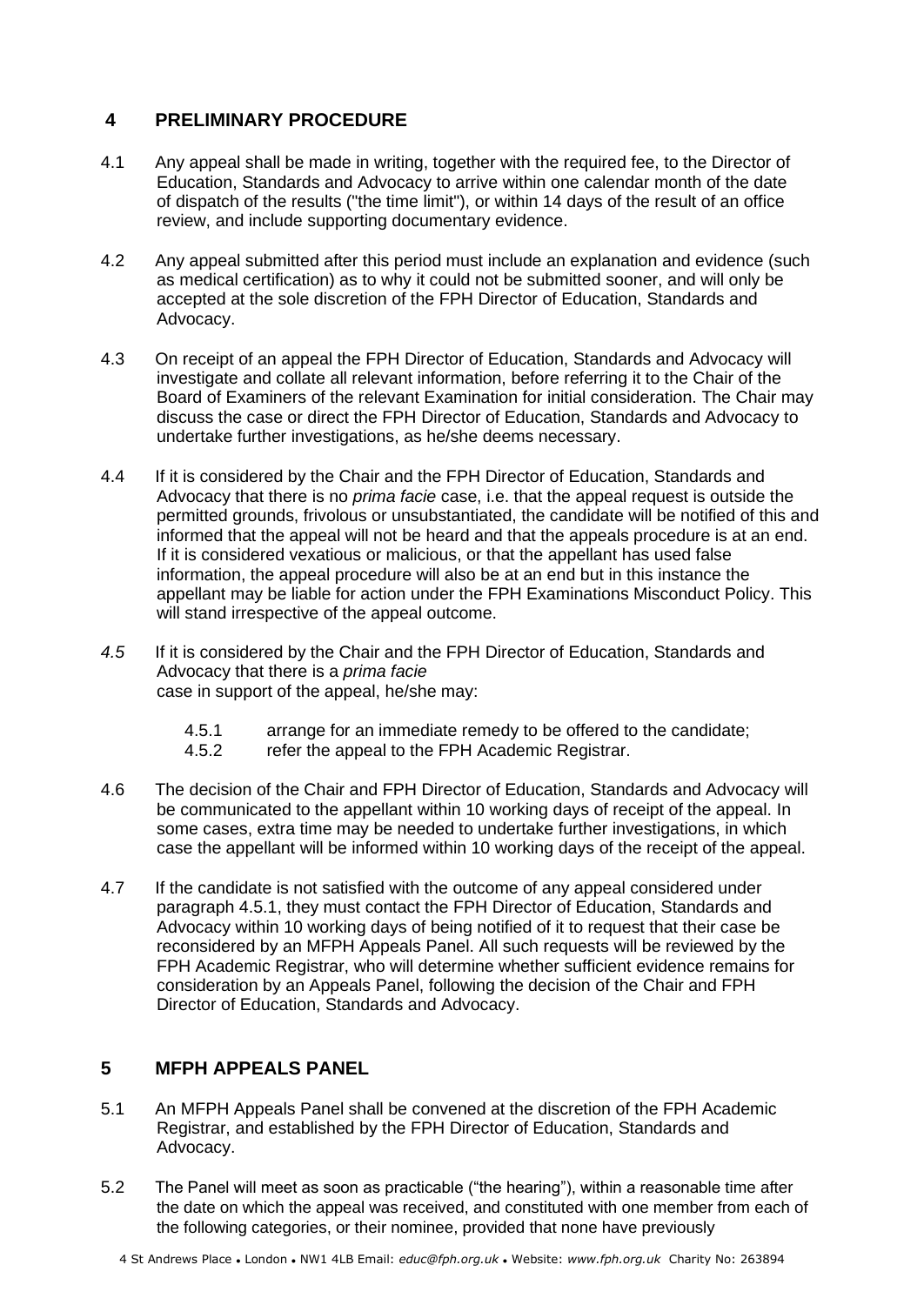examined the candidate:

- a. The FPH Academic Registrar (or deputy), who shall be Chair of the Appeals Panel.
- b. The Chair of the Board of Examiners of the relevant Examination.
- c. A current MFPH Examiner who has not previously examined the appellant.
- d. A member of the FPH Education Committee who has not previously examined the appellant and who has no involvement in examination procedure.

All Faculty panels of appeals hearings will include an appropriately diverse group of members.

- 5.3 The FPH Director of Education, Standards and Advocacy will inform the appellant that the appeal has been referred to the Appeals Panel, and the scheduled date of the hearing, at least fifteen working days in advance of the hearing.
- 5.4 The FPH Director of Education, Standards and Advocacy will arrange for a copy of each document that is to be presented to the Panel to be sent to the candidate not less than 10 working days before the date set for the hearing. Such documents shall include any statement(s) provided by the candidate, whose responsibility it is to ensure any such documents and list of witnesses they intend to call in support of their appeal are received by the Director of Education, Standards and Advocacy at least 12 working days before the date set for the hearing. No documents or witnesses may be presented to or referred to by the Panel, unless details have been circulated in this manner, except with the consent of both the Panel and the candidate. All documents will also be circulated in advance to members of the Panel so that they may familiarise themselves with the details of the case before the date of the hearing.
- 5.5 The FPH Director of Education, Standards and Advocacy will attend the hearing as an observer, to record the proceedings and deliberations of the Panel, and to advise on procedural or regulatory matters. He or she may not influence the decisions of the Panel in any way.
- 5.6 The MFPH Appeals Panel will consider the appeal in the light of written evidence presented and will afford the appellant the opportunity of addressing the Panel at the hearing. No member of the Appeals Panel will have been involved in assessing the appellant in the Examination although the examiner(s) may be asked to provide information for the Appeals Panel to consider.
- 5.7 The appellant shall have the right to be present at all proceedings and deliberations of the Panel subject to the procedures detailed below in paragraphs 5.1, 5.5 and 5.6.
- 5.8 The appellant shall have the right to present oral evidence to the Appeals Panel at the hearing. Proceedings of the Panel shall not be invalidated by reason of the absence of the appellant, provided that the procedure detailed below has been observed.
- 5.9 The appellant shall be entitled to be accompanied by a representative. The representative may advise and counsel the appellant but will not be allowed to make statements to, or cross examine, the MFPH Appeals Panel or otherwise to take part in the proceedings, except with the permission of the Chair. The procedure to be adopted at the hearing shall be at the absolute discretion of the Chair. If the appellant wishes to be accompanied by a representative they must provide the FPH Director of Education, Standards and Advocacy with the name, address and roles of the nominated person not less than five working days before the hearing.

### **6 APPEAL HEARING PROCEDURE**

6.1 The MFPH Appeals Panel may, at its discretion, meet before the scheduled start of the hearing for preliminary discussions. The FPH Director of Education, Standards and Advocacy shall be present and keep a record of proceedings.